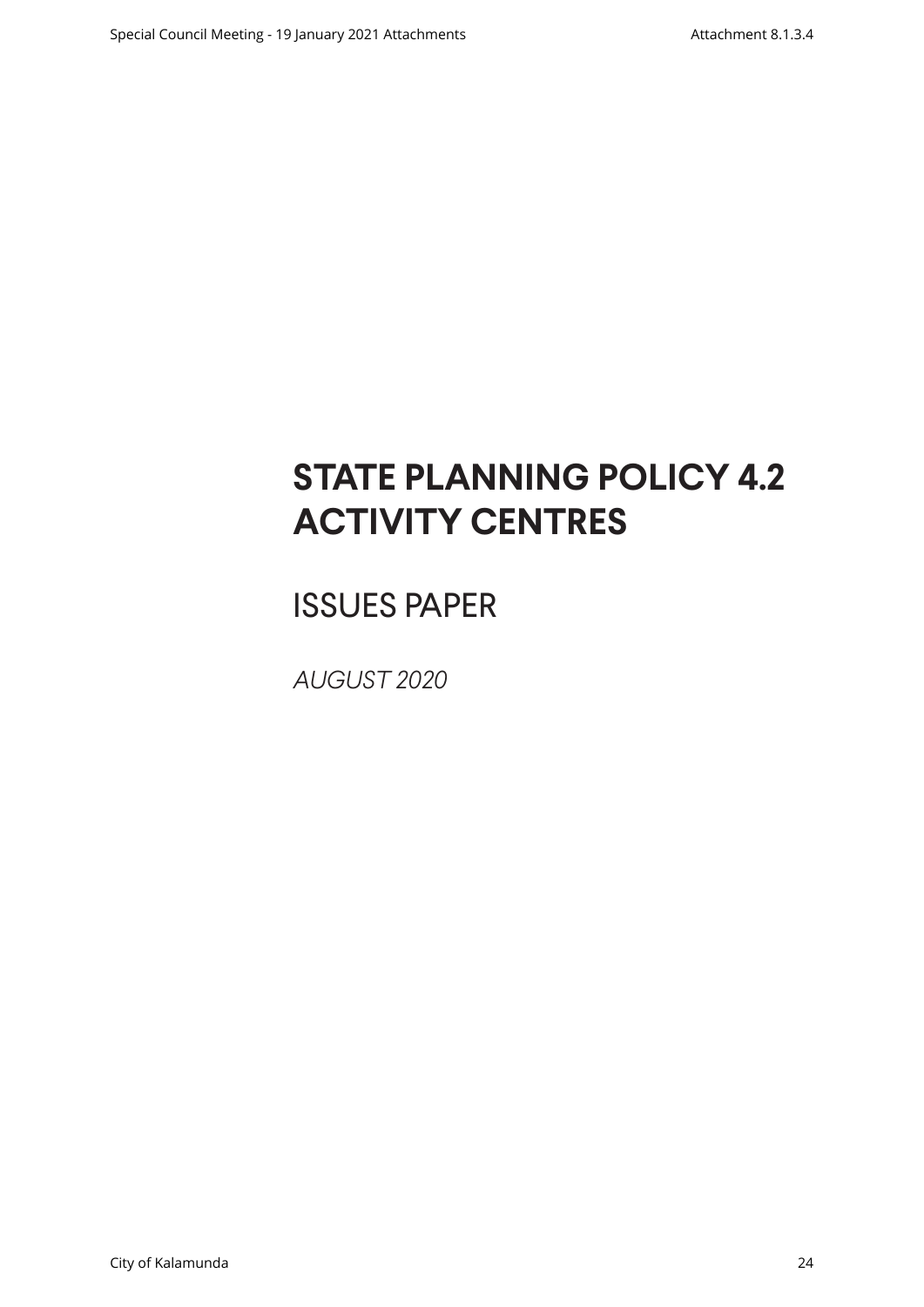# **1. INTRODUCTION**

On 31 May 2016 the WAPC resolved to review *State Planning Policy 4.2 Activity Centres for Perth and Peel* (SPP 4.2). The review sought to ensure that the policy is current, relevant and implementable. The intention was to conduct a targeted review, focussed on implementation of the policy and provide a succinct policy that aligns with modern State Planning Policies.

Since May 2016, further research and workshops with stakeholders from consultants, industry, local government, and Department of Planning, Lands and Heritage (Department) were conducted to further define the key issues related to the policy to inform the review. A summary of these key issues and proposed actions was noted by the WAPC on 23 August 2017.

From late 2017, the progression of the review of SPP 4.2 was interrupted as other government priorities were progressed, most notably, *Perth and Peel @ 3.5 Million*, the *Design WA* policy suite and METRONET. Since early 2019 however, limited resources have been devoted to the continued review of the policy and a draft SPP 4.2 and Implementation Guidelines has been prepared for consent to formally advertise for public comment.

This document:

- outlines the process of review of SPP 4.2 to date, which has included:
	- technical consultancies
	- desktop research
	- analysis of equivalent policies in other jurisdictions; and
	- stakeholder consultation
- details recommended amendments to the policy and associated materials.

The key objectives of the review and amendment of SPP 4.2 are to:

- conduct a targeted review of SPP 4.2 focussing on implementation issues identified through stakeholder consultation
- simplify and streamline the policy
- align the policy to current SPPs, particularly the Design WA policy suite.
- expand the scope of SPP 4.2 to areas outside of Perth and Peel.

It should be noted that a review of the activity centre hierarchy was not included as part of this review.

# **2. BACKGROUND**

Activity centres within cities and towns are a focus for enterprises, services, shopping, employment and social interaction. They are where people meet, relax, work and often live. Usually well-served by transport networks, they range in size and intensity of use from local shopping centres to traditional town centres to strategic metropolitan centres or regional centres. An activity centre generally has higher intensity uses at its central core with smaller street blocks and a higher density of streets and lots. The structure of activity centres should allow for higher intensity development, street frontage exposure for display and pedestrian access to facilities.

The purpose of an activity centre policy is to establish the State Planning Framework which enable centres to meet these objectives across local governments. Across Australia and globally, centres policies typically achieve this by establishing centre hierarchies, actively managing those hierarchies through tools such as strategic planning, centre planning and determining use and development applications, and managing retail proposals via Retail Sustainability Assessments (or similar tools). Multiple states across Australia also provide design guidance to assist local governments and proponents in delivering vibrant centres where people and businesses want to locate.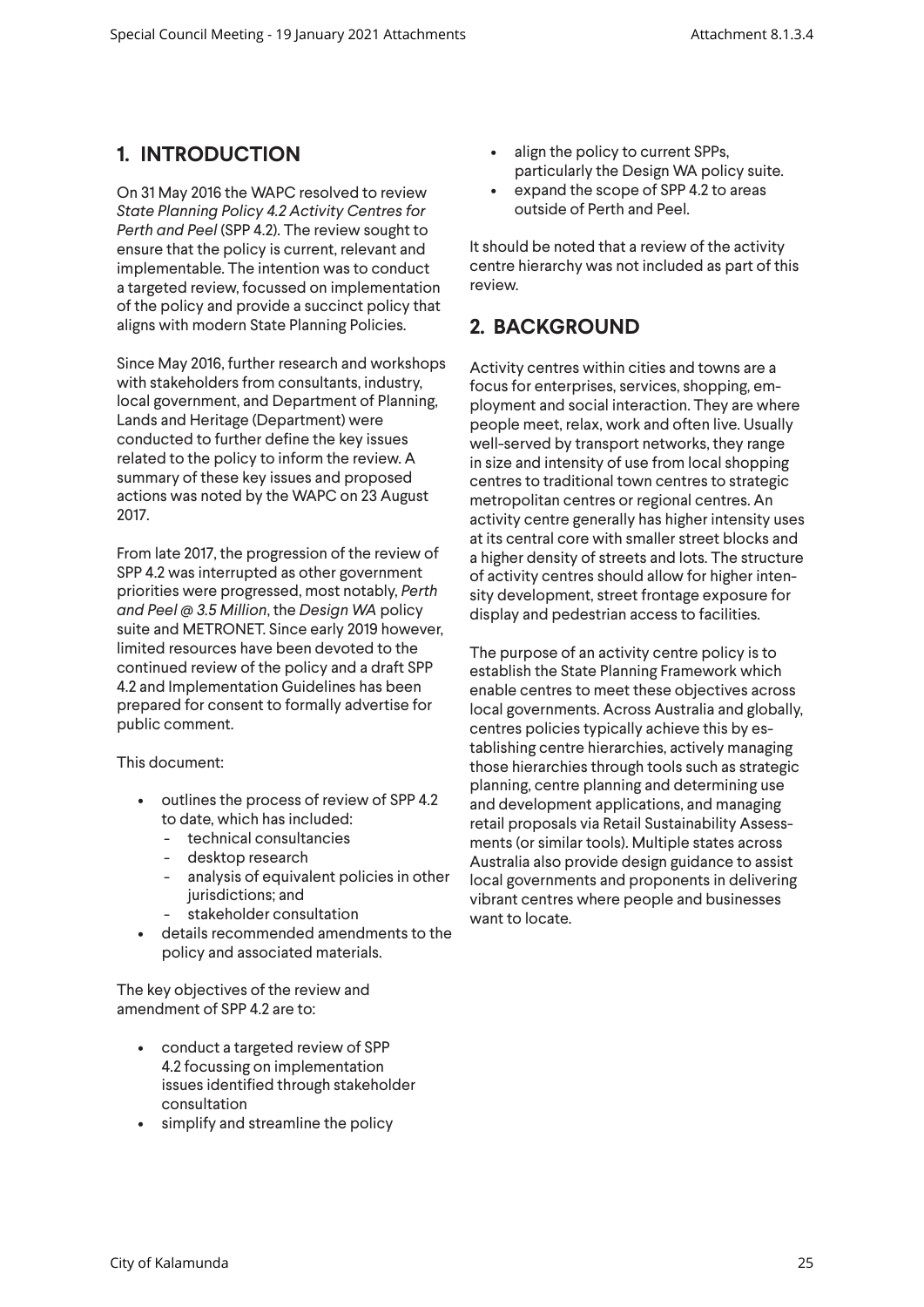# **3. KEY ISSUES**

A number of issues have been raised by stakeholders over the years.

# **A. PRECINCT AND NEIGHBOURHOOD DESIGN POLICIES AND SPP 4.2**

It is intended that the Precinct Design and Neighbourhood Design (previously Liveable Neighbourhoods) policies will provide the design related policy provisions and requirements for activity centres in greenfield and infill locations. To reflect this, SPP 4.2 has been reviewed to exclude the Model Centre Framework (MCF) and provisions related to the design of centres.

# **B. STATEWIDE APPLICATION OF THE POLICY**

The WAPC requested investigation of the policy's applicability to the entire state. In response to this, work has been undertaken to determine the most appropriate application of the policy across all regions of the State to ensure that the policy measures applied are appropriate to context. This includes:

- review of the existing SPP 4.2 and *Greater Bunbury Activity Centres Policy* hierarchies and comparison with the State Planning Strategy and Regional Planning and Infrastructure Frameworks for each region
- consultation with the regional divisions of DPLH to determine appropriate classifications and measures within the regions
- review of other regulatory approaches and measures for regional activity centres
- assessment of options for incorporating other regions of the State within SPP 4.2.

Through this work, the following key issues were identified:

• activity centre hierarchies are currently defined across multiple WAPC documents, including SPP 4.2, the Activity Centres for Greater Bunbury Policy, the State Planning Strategy and eight Regional Planning and Infrastructure Frameworks

- there is significant variation in population catchments and concentration, and economic and employment conditions across the different regions
- the appropriateness of applying the existing activity centre SPP4.2 hierarchy classifications, performance measures and policy requirements beyond the Perth, Peel, Greater Bunbury areas therefore need to be considered within the context of each region and applied accordingly
- need to protect primacy of regional centres
- need to protect infrastructure investment and maximise use of infrastructure.

# *Recommendation:*

*Based on assessment of the issues and in consultation with the regional teams, it is recommended that SPP 4.2 is amended to include the Greater Bunbury Region Scheme Area. The policy would apply to the Metropolitan (Perth), Peel and Greater Bunbury Region Schemes. The objectives and measures of this policy may be applied in other areas outside the abovementioned regions, as applicable, guiding the preparation and review of local planning proposals.*

*It is important to note that the Greater Bunbury Activity Centre policy, which has been largely based on SPP 4.2 will be replaced by the revised activity centre policy upon gazettal.*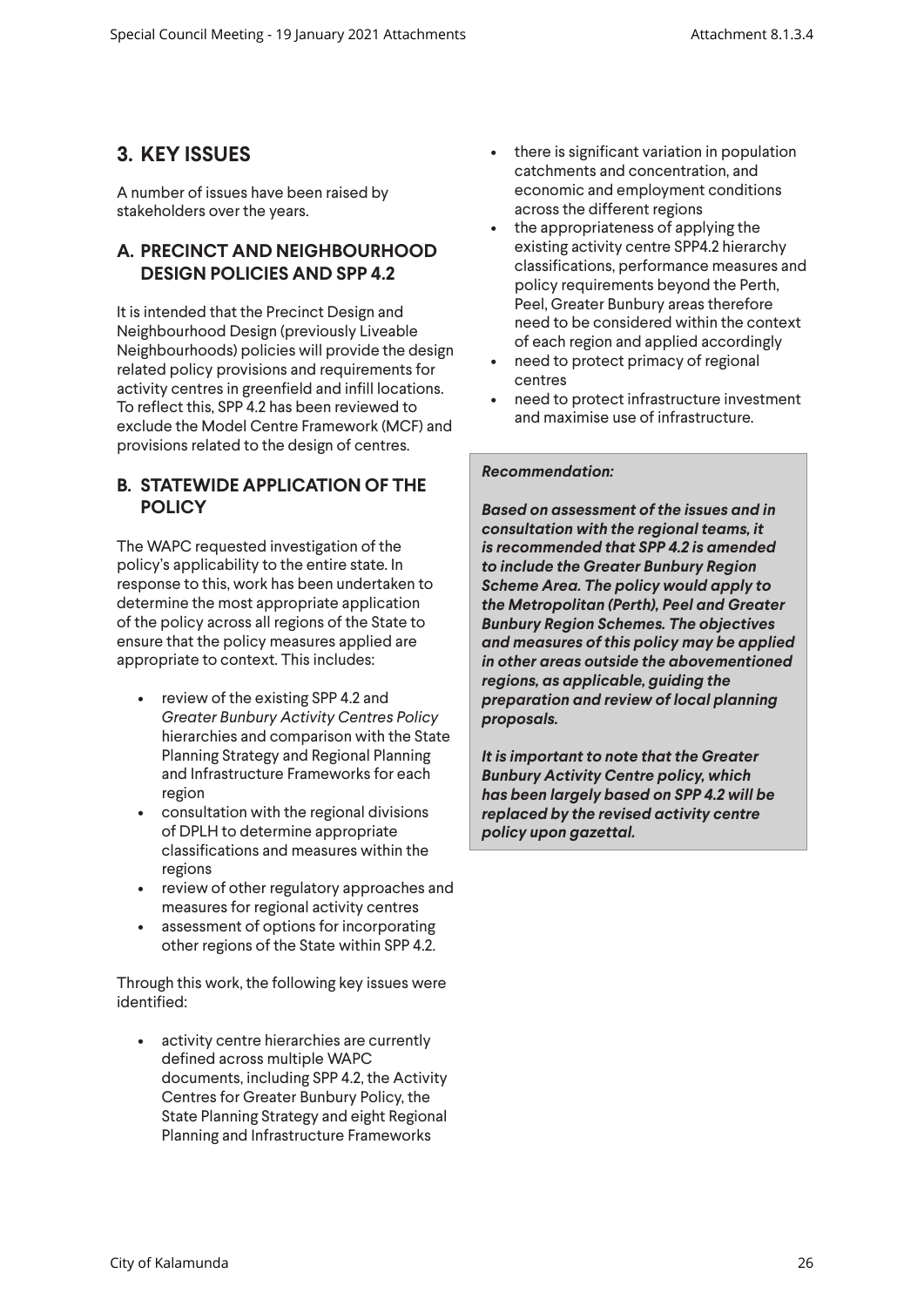# **C. BULKY GOODS RETAIL/LARGE FORMAT RETAIL**

Bulky goods retail is a retail format type that has not traditionally fit within typical retail centres. Bulky goods retail refers to the merchandising of cumbersome items, i.e. white goods. The goods are usually sold from warehouse style buildings in industrial areas with large floor plates conducive to purchase and immediate transportation by car. This type of retail format is increasing in popularity due to its ability to provide for lower priced goods for consumption and is moving from the sale of purely 'bulky' items to smaller scale, everyday necessities such as pharmaceuticals.

Work has been undertaken to determine the key issues and prospective solutions for the treatment of bulky goods within SPP 4.2 or other mechanism. This includes:

- Analysis of how bulky goods/large format retail proposals are currently processed within the WA planning framework.
- Analysis of gaps and issues in the treatment of bulky goods retail within SPP4.2.
- Review of other regulatory approaches and measures for bulky goods from other States and internationally.
- Identification of potential solutions to the treatment of bulky goods retail.
- Consultation with key stakeholders, including the Shopping Centre Council of Australia and the Large Format Retail Association.

Bulky goods retailing has been considered through the lens of the retail typologies impacts to activity centres and the capacity of this type of retail to meet the objectives of the policy. Based on this assessment, the following issues have been identified:

• The use typically requires large floor plates which make it difficult to locate in established centres without changing the scale of the format or requiring ownership and/or amalgamation of multiple lots to provide for the use.

- This use locates in out of centre locations resulting in a loss of people and spending within established centres and maintaining a need for private vehicle trips to access goods.
- The use is large scale, low employment density and car dependent which conflicts with the intent and objectives of SPP 4.2.
- There is pressure from the sector to provide for food and clothing retail, plus food and beverage options within bulky goods retail areas.
- In contrast, bulky goods retailing does provide opportunities within activity centre planning, as the larger floor plates provide an opportunity for 'land banking' by transitioning the bulky goods land uses to smaller scale, higher intensity uses over time. The use also provides opportunities for transitioning zones and uses with a higher external impact, such as industrial, towards more urban uses.
- Bulky goods retailing has benefitted from inconsistent land use definitions and zoning permissibility's across local government areas to be able to locate out of centre, along major regional roads and industrial areas.
- Bulky goods retailing is also not held to the same planning regulatory requirements as traditional retail. For example, bulky goods retailers are typically not subject to activity centre plan requirements or retail needs/retail sustainability assessments.
- Requests for recognition of bulky goods corridors within the centre policy.
- Bulky goods retailing is able to pass on lower prices to the customer as a result of low land acquisition and development costs.
- As with all retail formats, the sector is significantly evolving and subject to disruption by online providers. The final impacts of this technological change on the retail industry and its associated land use impacts remains an unknown.

## **Other State and International practice:**

The existing approach within SPP 4.2 is consistent with other states and international practice.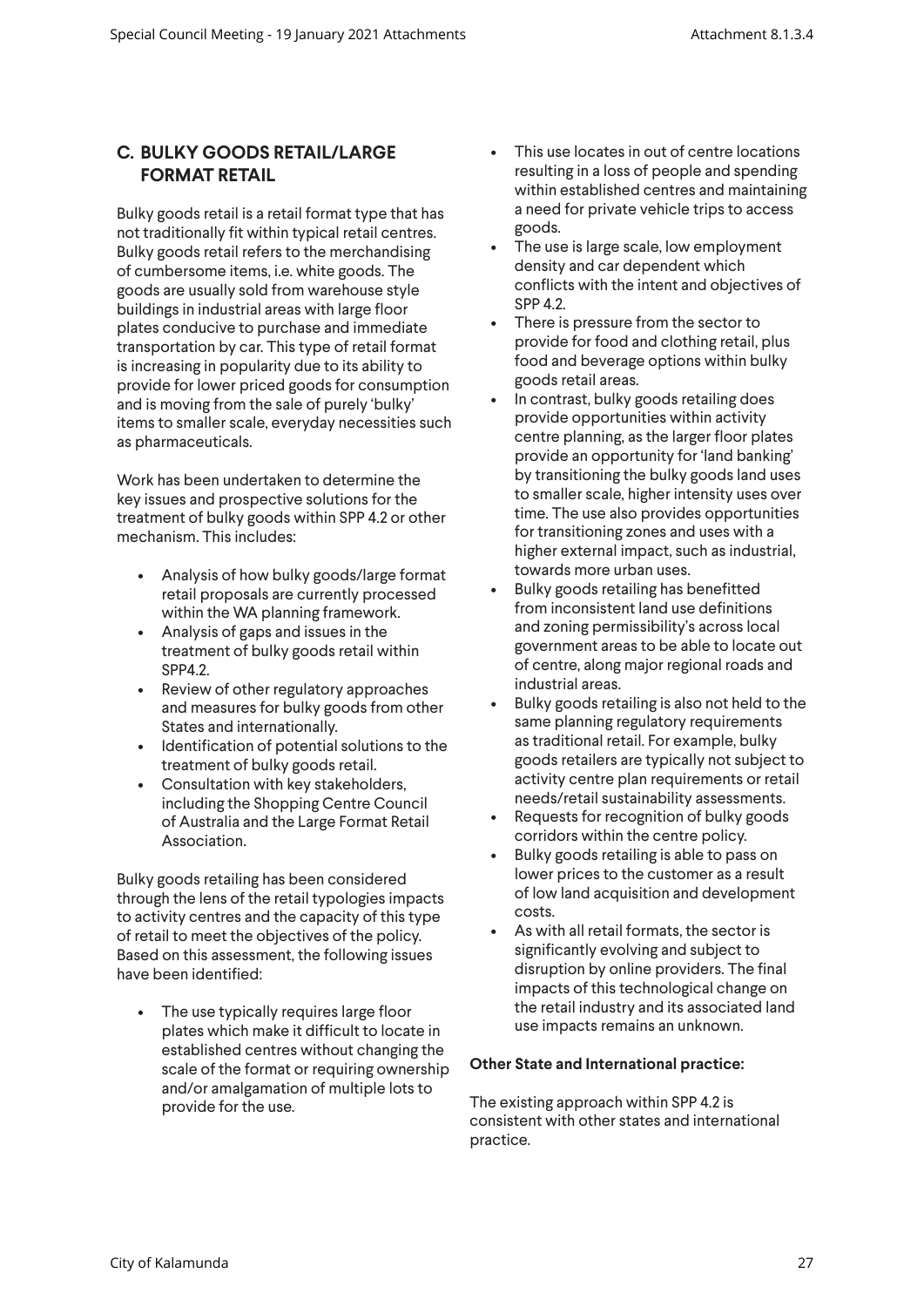The United Kingdom (UK) provides a sequential preference for the location of bulky goods within activity centres or when it is not realistic for bulky goods outlets to be in centres, located in one or two regional clusters to help moderate travel demand and allow for public transport accessibility. Existing clusters are then reinforced or if justified, new clusters provided in areas that would indirectly support major centres and link to public transport corridors.

New South Wales applies a similar sequential approach as the UK to the location of bulky goods via their 'Integrating Land and Transport' policy 2001. Victoria also applies a sequential approach and provided interim Design Guidelines for Large Format Retail Premises have been created to assist investors, designers, planners and councils to produce premises that respond better to settings, customers and the environment. The Guidelines apply to bulky goods showroom developments in or at the edge of centres, the design of new centres with this use incorporated, as well as trade supplies premises.

Neither the UK, New South Wales or Victoria provide separate State Planning Policies (or similar document) solely on the location and requirements for bulky goods retailing.

#### *Recommendation:*

*Based on the research and consultation undertaken, limited changes to the policy are proposed.*

- *• Reinforcing the prior SPP 4.2 and PP3.5M policy position that contiguous linear or ribbon development of commercial activities beyond activity centres should be avoided.*
- *• The policy should advocate for strategic planning to consider bulky goods retail to ensure that the RNA considers this format and identifies sufficient land for this use in appropriate locations.*
- *• Advocate for the use of 'bulky goods precincts' that are properly identified within strategic plans, and planned to allow for good design, walkability and development of these areas.*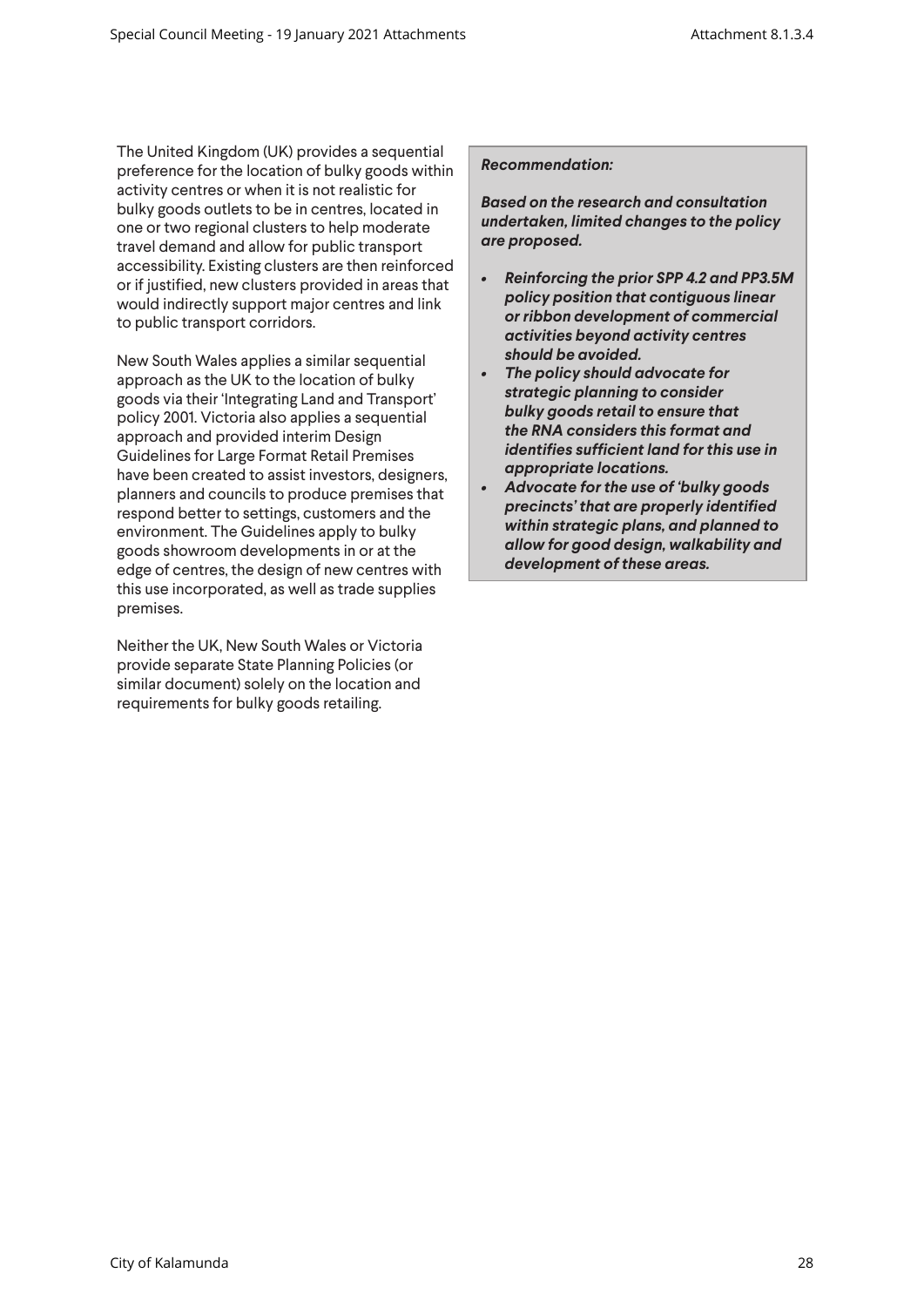# **D. RETAIL NEEDS ASSESSMENTS AND RETAIL SUSTAINABILITY ASSESSMENTS**

Significant consultation has occurred with stakeholders since 2010 to provide insight to the issues with SPP 4.2 and RSAs, including three surveys, multiple workshops and targeted consultation with local government, industry, developers and consultants. In addition, two reports were produced by consultants that consider RSAs in 2015 and 2017.

The format and use of Retail Sustainability Assessments (RSAs) in the preparation and assessment of retail proposals within activity centres has been consistently raised by stakeholders as an issue with SPP 4.2 since 2010. Some economic consultants have called for the abolition of RSAs, while planners and industry have generally sought further guidance and refinement of the RSA policy requirements.

In addition to consultation, the Department of Planning, Lands and Heritage (DPLH) has completed:

- an analysis of how retail proposals are currently processed within the WA planning framework;
- a review of the gaps and issues in the treatment of retail sustainability assessment within SPP4.2; and
- review of other regulatory approaches and measures for retail from other States and internationally.

## **Retail needs assessment**

As part of the Local Planning Strategy process, Local Governments are required to produce an assessment of the "projected retail needs of communities in a local government area and its surrounds". The Retail Needs Assessment (RNA) assists the strategic planning document by assessing the projected demands of the local government area and its surrounds, and shows the estimated retail need and indicative distribution of floorspace across the activity centres in the local government area. The policy requires that this distribution also be consistent with activity centre hierarchy. The RNA and Local Planning Strategy then guide the preparation

and assessment of Activity Centre Plans and Structure Plans.

If an RNA has not been completed at the Local Planning Strategy level, it can be completed with Activity Centre Plans and Structure Plans.

The intention of the RNA is to provide the local government with a mechanism for defining their retail needs based on the strategic objectives and projections for their local government area, rather than a "top-down" State-mandated approach. It provides a mechanism for the local government to pre-identify areas for development and for developers and proponents to respond with proposals in accordance with the strategic plan proposals.

Pre-identification of these areas and developments also provides a mechanism for State and local governments to forward plan their investments within the area.

In two separate reports produced in 2011, the Productivity Commission advocated for a strategic approach to retail planning and assessment in Australia to allow for competition in the sector. Importantly, the Productivity Commission also recognised that competition should not be restricted unless it can be demonstrated that the benefits of the restriction to the community as a whole outweigh the costs and the objectives can only be achieved by restricting the competition. The system provided for in SPP 4.2 meets these requirements by providing the strategic RNA approach, and utilising RSAs to determine impact and benefits of a proposal when the strategic approach is not present or available.

## *Recommendation:*

*Retain the RNA requirement and reinforce that these should be undertaken at the local planning strategy stage. Provide guidance for undertaking the assessment.*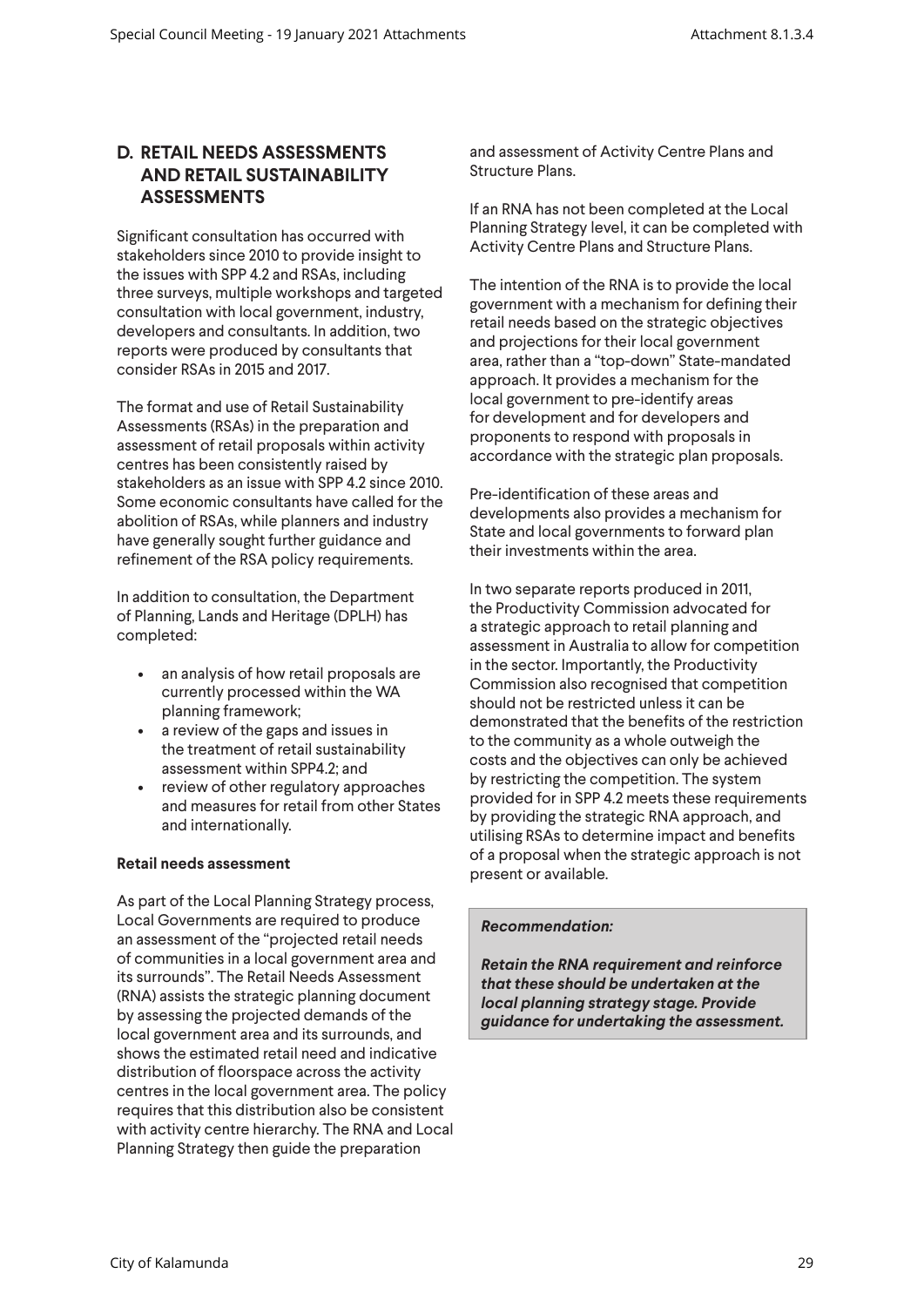## **Retail Sustainability Assessment**

A Retail Sustainability Assessment (RSA) assesses the potential economic and related effects of a significant retail expansion on the network of activity centres in a locality. It addresses such effects from a local community access or benefits perspective. It is limited to considering potential loss of services and any detriment caused by a proposed development. The policy specifically states that competition between businesses itself is not considered a relevant planning consideration.

It is important to note that industry has generally advised that they complete a retail assessment to determine the viability of a proposal for their own internal use prior to lodging or developing proposals.

The RSA is a tool for proponents to demonstrate, and approval authorities to assess, whether the retail proposal is likely to:

- undermine the activity centre hierarchy or the policy objectives
- result in a deterioration in the level of service to the local community or undermine public investments in infrastructure and services; or
- unreasonably affect the amenity of the locality through traffic or other impacts.

If the proposal demonstrates an unacceptable impact on any or all of these three points, outlined in section 6 of SPP 4.2, then the responsible authority should not support the proposal.

The RSA provides a mechanism for considering the proposal on its merits, rather than an immediate refusal as it does not align to proper and orderly planning. In simple terms, RSAs are required when the proposal is large in terms of floorspace, unplanned, or over and above what has been planned, specifically:

**Large** – proposals that are classified as "major development" meaning 5,000m2 nla shop-retail floorspace expansion or 10,000m2 total nla shop-retail floorspace for secondary, district or specialised centres; or 3,000m2 expansion or 6,000m2 total nla shop-retail floorspace

provided for neighbourhood centres requires an RSA.

Note: 5,000m2 is the equivalent size of Forrest Chase from Murray Street Mall to Wellington Street. A typical new supermarket development proposal is 3,500m2 – 4,000m2 minimum.

**Unplanned** - if a proposal is in accordance with an RNA or no RNA has been prepared then an RSA is not required.

**Over and above what has been planned** – if an RNA is in place, then an RSA is only required where the proposal is a significant increase from the shop-retail floorspace that has been proposed.

RSAs are not required for:

• Proposals that are substantially located within the walkable catchment of a passenger rail station and the scale and impact of the proposal is appropriate.

*Reason: The State government is seeking to maximise investment around rail stations to boost ridership of transit infrastructure and encourage transit oriented development outcomes. Activity at stations also brings a safety element to both the public transport and centre itself with more eyes on the street.*

• Proposals located in Perth Capital City or Strategic Metropolitan Centres.

*Reason: The State Government is seeking to facilitate investment within major centres servicing regional scale populations.*

## **Other state practice**

A desktop review shows that other Australian states and cities include planning assessments similar to RSAs with a stronger emphasis on the non-economic impacts and focus on environmental, community and social impacts when assessing development applications for new retail development and expansion. The level of information provided by the State or Local Governments to proponents and assessors varies.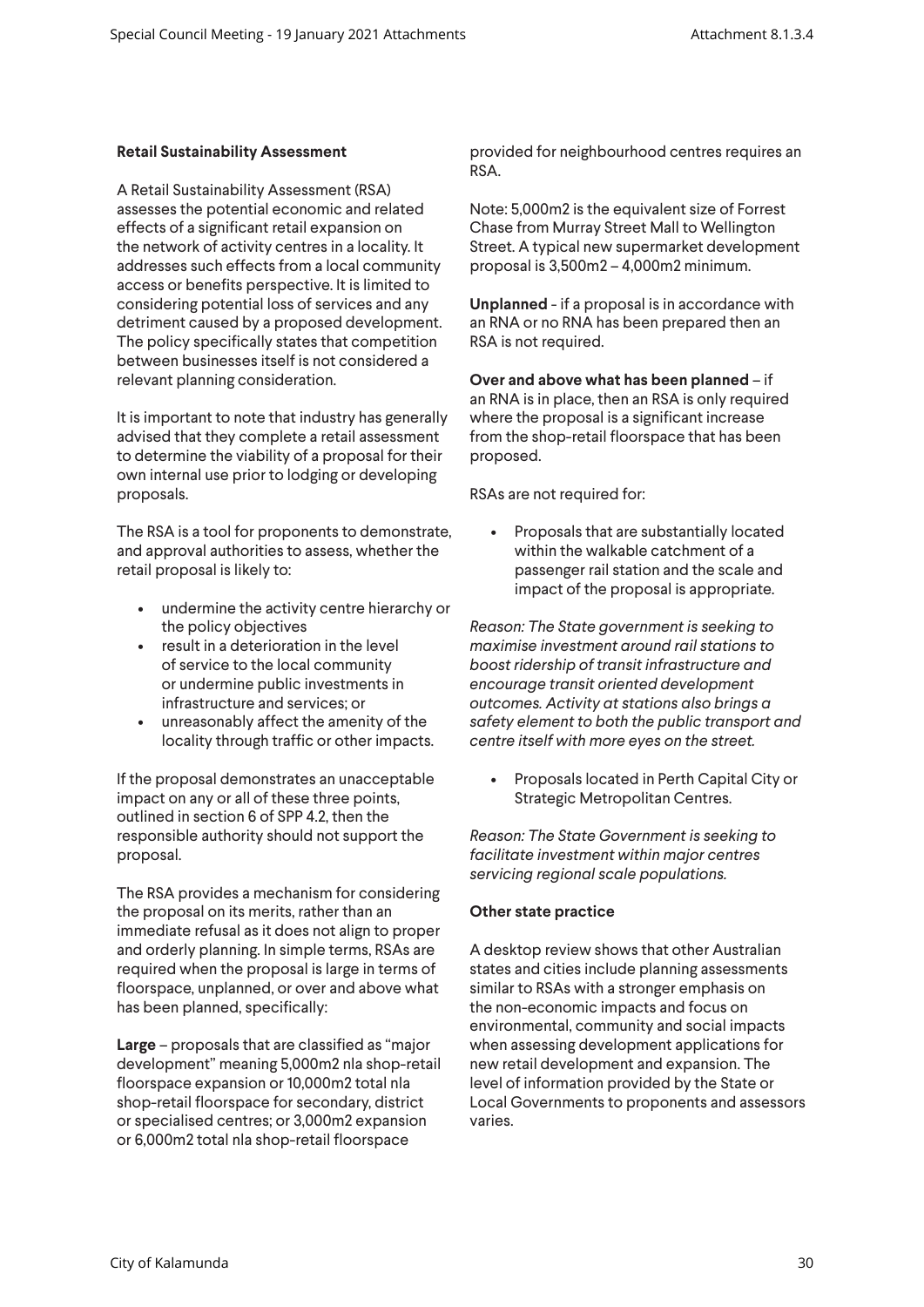The RSA provides a formalised mechanism for assessment of large proposals that have not been planned for to date. While the RNA should remain the mandated preference for a strategic approach, the RSA provides a mechanism for proponents to demonstrate acceptability of the proposal.

## *Recommendation:*

*Based on the review and work undertaken, it is proposed to retain RSAs as a valid planning tool for assessing the impact of a proposal, but broaden the scope of RSAs to provide for assessment of other types of activity centre uses beyond just retail.* 

*The policy has been reviewed to clarify the requirements for when an RSA is required, and reinforce the scope of the assessment as needing to consider community benefits, impact to infrastructure and impact to activity centre hierarchy. This should assist significantly in addressing the implementation issues regarding RSAs.*

*Change the name of RSA to Impact Test to provide a clear statement that the intention of the assessment is to ultimately determine the impact of the proposal to the community, provide an opportunity for proponents to ameliorate these impacts through demonstration of net community benefit, and not demonstrate the viability of the proposal itself.*

## **The nature of modelling**

Models by their nature are a means of simulating real life situations to forecast future behaviours. These behaviours and changes are then assessed to determine impact and outcomes. Models are built upon a data set within a particular space and time and then extrapolated out to another space and time using a series of assumptions and variables to augment the result.

Accuracy of a model can be checked by ensuring the data sets used are accurate and the assumptions appropriate. The ability to replicate a model is critical in being able to provide this peer review function also. The ultimate test of

the accuracy of a model is by comparing the models forecast against the actual result. Due to models forecasting future behaviour, this requires ongoing monitoring and evaluation over time and is not possible within the timeframes of a planning assessment or SAT hearing.

Due to this fact, modelling can and will likely remain a highly contested field. The need for specialist skills and knowledge and prospect of multiple iterations of a model also means it can be a costly and onerous exercise for the proponent and/or responsible authority.

# **Findings:**

In 2015 consultants undertook an assessment of four RSAs across the Perth Metropolitan area on behalf of the Department. This analysis reviewed the appropriateness of the RSA modelling and assessed how effectively RSAs have achieved their stated aims and objectives. All four RSAs were accepted and the related proposal approved by the WAPC.

The study found that all four RSAs were "relatively accurate in their forecasts suggesting appropriate assumption choice and use. For the majority there was no evidence of any unforeseen major or destructive impacts that had adverse impacts on the activity centre network". In conclusion, there was no evidence that these RSAs has been used irresponsibly by industry to the detriment of the community.

The study also stated that a common theme across all stakeholders was that more guidance and consistency is required to make the application of RSAs more efficient and effective.

This study provides a counter-argument to the inaccuracies of RSA models. However, there is a clear need to establish guidance on the expectations of the modelling to assist both proponents and planning authorities in the preparation and assessment of the documents. This may go some way in reducing the cost and time implications for RSAs.